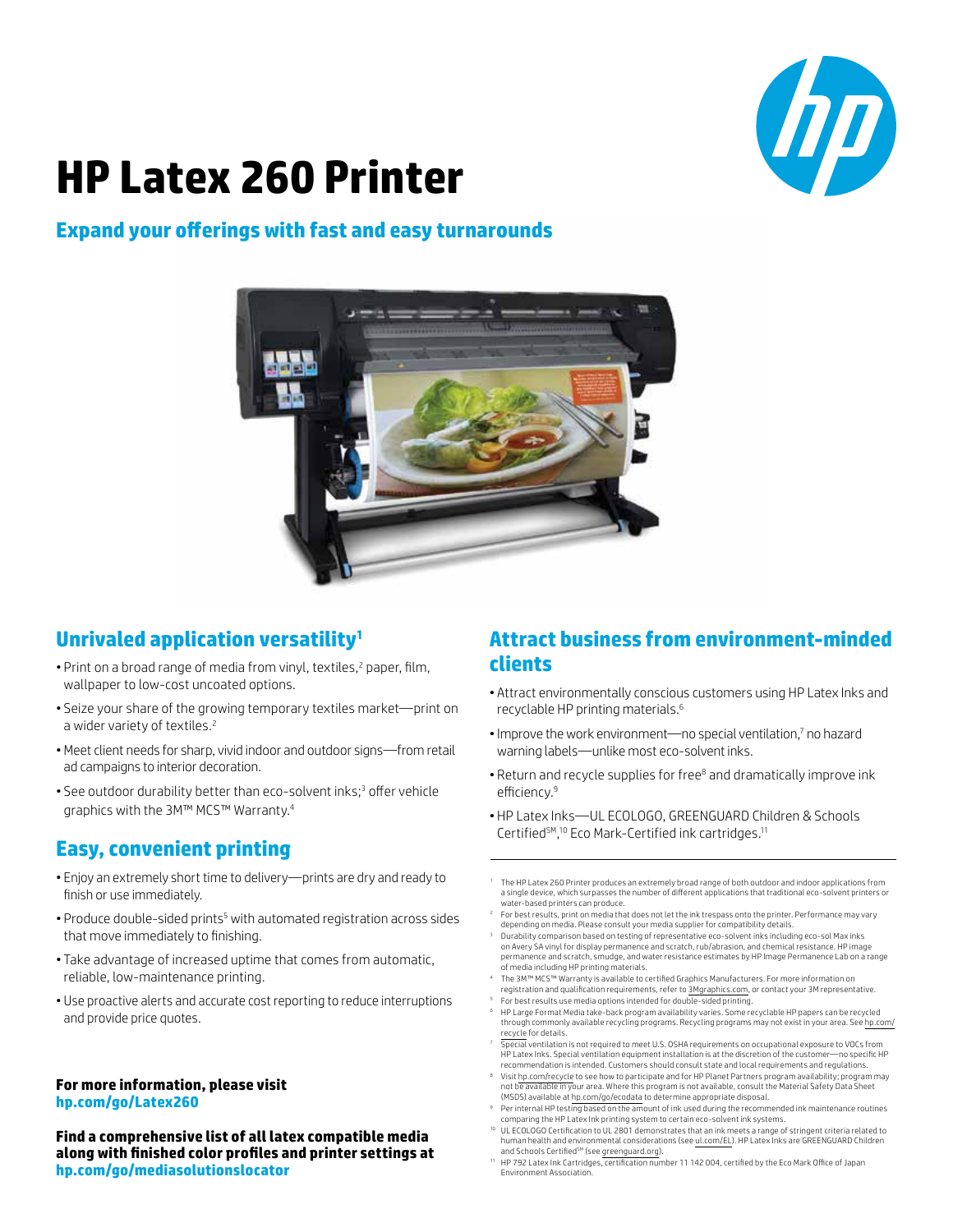

## **HP Latex Printing Technologies**

HP Latex Inks are water-based inks that combine the best characteristics of solvent inks and water-based inks. You can obtain the outdoor durability and versatility, across all common media types used in sign and display applications, together with high quality, odorless prints,<sup>12</sup> low maintenance, and the environmental advantages of water-based inks.

Prints made with HP Latex Inks are completely cured inside the printer to form a durable image that's ready for lamination, finishing, shipment, or display.



**Point of purchase posters** Reduce costs without compromising quality

• Great results on all types of paper, including lowcost uncoated papers and traditional offset papers



**Light boxes** Deliver high-value backlit applications

- • Produce high-resolution prints up to 1200 dpi
- • Vibrant, saturated colors
- • Choose from a range of backlit printing materials: paper, film, polypropylene, and textiles<sup>13</sup>



#### **Outdoor and event banners** Produce images worthy of building the best brands

- • Achieve high-quality results on self-adhesive vinyls and banners
- • Offer outdoor display permanence up to three years unlaminated, five years laminated<sup>14</sup>



**Vehicle wraps and graphics** Achieve fast turnarounds, even

- on urgent jobs
- • Laminate right after printing no need to wait for prints to dry
- • Flexible ink layer conforms to complex surfaces

- <sup>12</sup> Some substrates may have inherent odor.
- <sup>13</sup> Performance may vary depending on media—for more information, see [hp.com/go/mediasolutionslocator](http://www.hp.com/go/mediasolutionslocator) or consult your media supplier for compatibility details. For best results, use textiles that do not stretch. Performance varies by printer. For mid-volume HP Latex printers, the optional ink collector is required for porous textiles (included with the HP Latex 850 Printer). For low-volume HP Latex printers, print on media that does not let the ink trespass onto the printer.
- <sup>14</sup> HP image permanence estimates by HP Image Permanence Lab. Outdoor display permanence tested according to SAE J2527 on a range of media, including HP media; in a vertical display orientation in simulated nominal outdoor display conditions for select high and low climates, including exposure to direct sunlight and water; performance may vary as environmental conditions change. Laminated display permanence<br>using HP Clear Glo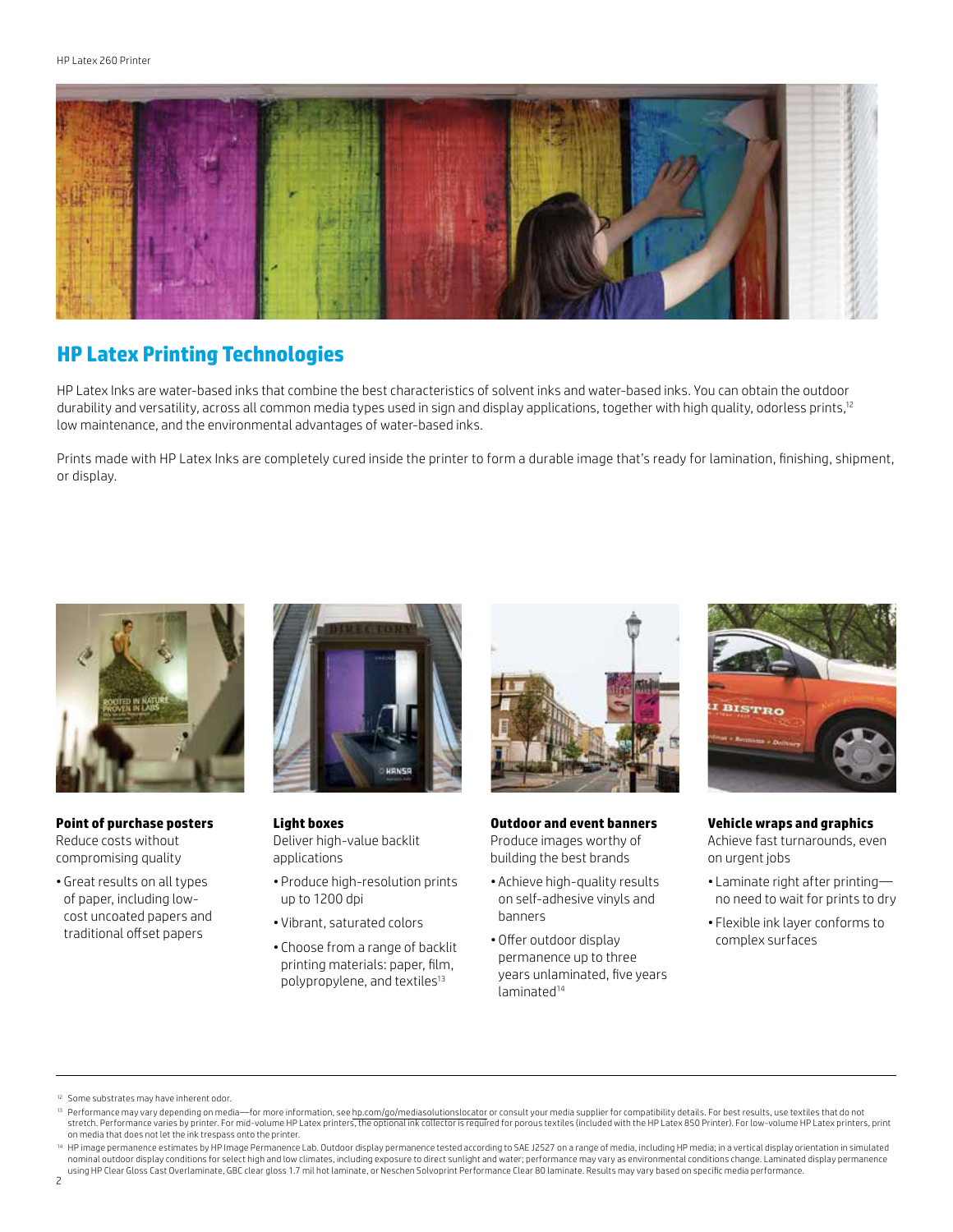HP Latex 260 Printer



### **HP Latex 260 Printer**

#### **Vast improvement in double-sided printing**

- The double-sided capability<sup>15</sup> allows you to print double-sided banners with minimal operator intervention; the HP Optical Media Advance Sensor (OMAS) controls registration automatically
- • You can also save time—no need to rewind the roll between sides

#### **More textiles and higher quality**

- • 155-cm (61-in) rolls fully supported; now you have access to more of the fabric rolls available in the market
- • Maximize the variety of media you can handle, including soft materials previously too light to load; print on porous materials with the Platen Cover accessory (B2W90A)
- Even higher image quality with the new front tension system and edge holders



#### **Wallcoverings and canvas** Discover a new market

opportunity

- Odorless prints<sup>16</sup> meet high environmental standards ideal for hotels, restaurants, schools
- Trial the easy-to-use HP WallArt solution, visit [hp.com/](http://www.hp.com/go/wallart) [go/wallart](http://www.hp.com/go/wallart)<sup>17</sup>



**Temporary textiles18** Complement your business with

- textile signage applications • Print on a wide variety of
- textiles, including uncoated and natural textiles
- • An easy-to-use solution compared to dye-sublimation techniques

## Eco Highlights

- Water-based HP Latex Inks—no special ventilation required, no hazard warning labels, no HAPs<sup>1</sup>
- HP Latex Inks are UL ECOLOGO Certified; Eco Mark-Certified cartridges<sup>2</sup>
- GREENGUARD Children & Schools Certified<sup>SM</sup> HP Latex Inks; produce odorless prints<sup>3</sup>
- Reduce your impact—print using a range of recyclable HP media, recycle all printing supplies<sup>4</sup>



- Special ventilation is not required to meet U.S. OSHA requirements on occupational exposure to VOCs from HP Latex Inks. Special ventilation equipment installation is at the discretion of the customer—no specific HP recommendation is intended. Customers should consult state and local requirements and regulations. Contains no
- Hazardous Air Pollutants according to EPA Method 311. 2 UL ECOLOGO Certification to UL 2801 demonstrates that an ink meets a range of stringent criteria related to human health and environmental considerations (se[e ul.com/EL\)](http://www.ul.com/el). HP 792 Latex Ink Cartridges, certification number<br>11 142 004, certified by the Eco Mark Office of Japan Environment Association.
- 11142 004, certified by the Eco Mark Office of Japan Environment Association.<br><sup>3</sup> See <u>greenguard.org.</u> Some substrates may have inherent odor.<br><sup>4</sup> Visit I<u>n.com/recycle</u> to see how to participate and for HP Planet Partner

**Please recycle large-format printing hardware and printing supplies. Find out how at our website [hp.com/ecosolutions](http://www.hp.com/ecosolutions)**

<sup>15</sup> For best results use media options intended for double-sided printing.

<sup>&</sup>lt;sup>16</sup> Some substrates may have inherent odor.

Requires an HP WallArt account, Internet connection, and connected Internet-capable device. One year free trial license. Cancel at any time. After the free trial, a full HP WallArt license may be purchased. For more information, see [hp.com/go/wallart](http://www.hp.com/go/wallart).

<sup>&</sup>lt;sup>18</sup> Performance may vary depending on media—for more information, see [hp.com/go/mediasolutionslocator](http://www.hp.com/go/mediasolutionslocator) or consult your media supplier for compatibility details. For best results, use textiles that do not stretch. Performance varies by printer. For mid-volume HP Latex printers, the optional ink collector is required for porous textiles (included with the HP Latex 850 Printer). For low-volume HP Latex printers, print on media that does not let the ink trespass onto the printer.